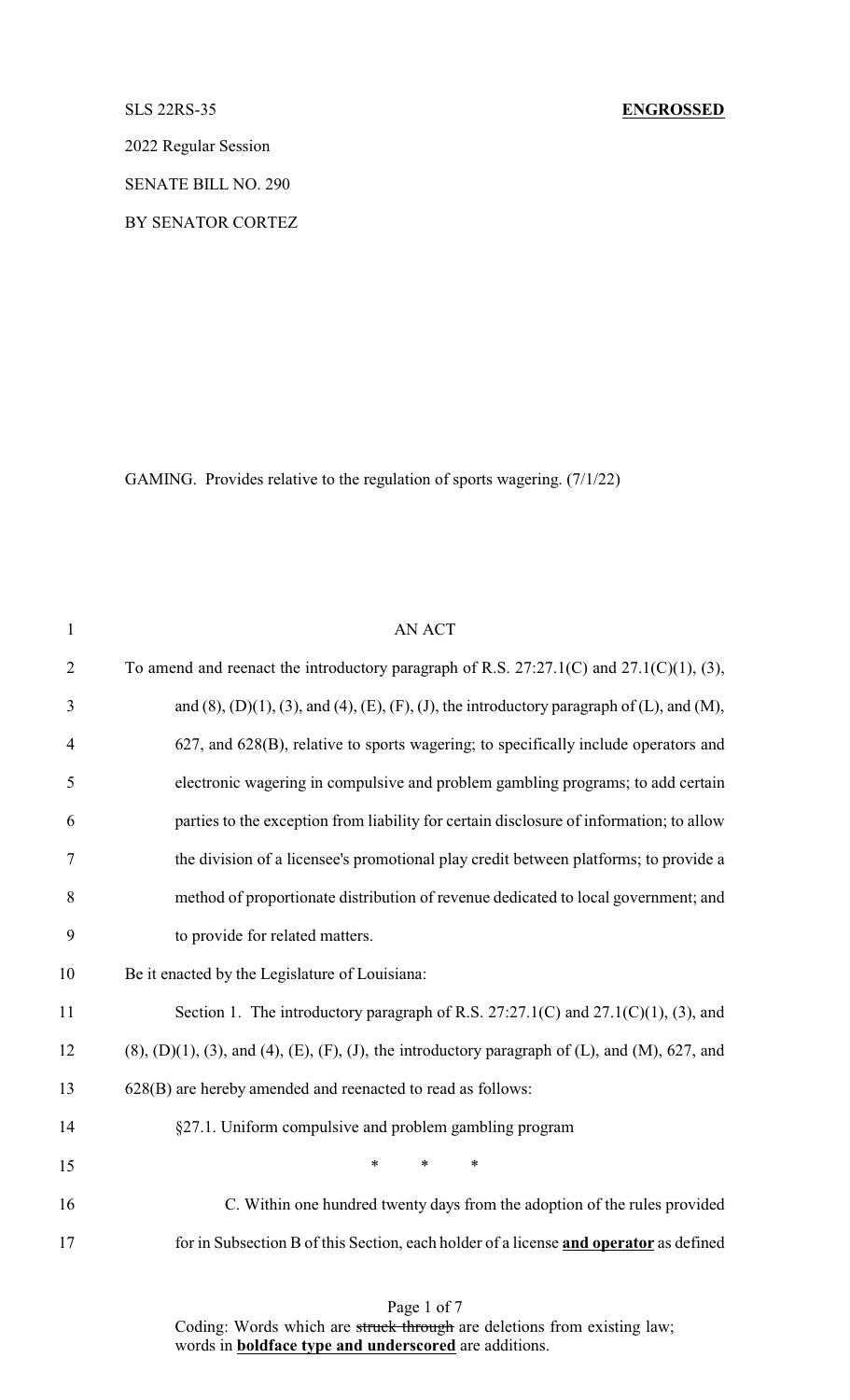| 1              | in R.S. 27:44, 353, and 602, and the casino gaming operator shall submit for        |
|----------------|-------------------------------------------------------------------------------------|
| $\overline{2}$ | approval to the board a comprehensive program that provides policies and            |
| 3              | procedures that, at a minimum, shall cover the following areas of concern and are   |
| $\overline{4}$ | designed to:                                                                        |
| 5              | (1) Provide procedures designed to prevent employees from willfully                 |
| 6              | permitting a person identified on a self-exclusion list from engaging in gaming     |
| $\tau$         | activities at the licensed establishment or facility or electronically on a sports  |
| 8              | wagering platform.                                                                  |
| 9              | $\ast$<br>$*$ and $*$<br>$\ast$                                                     |
| 10             | (3) Provide procedures for the development of programs to address issues of         |
| 11             | underage gambling and unattended minors at gaming facilities the licensed           |
| 12             | establishment or facility or electronically on a sports wagering platform.          |
| 13             | $\ast$<br>$\ast$<br>$\ast$                                                          |
| 14             | (8) Provide procedures for the distribution or posting within the gaming            |
| 15             | establishment or facility and on the sports wagering platform, including all        |
| 16             | gaming websites and mobile applications, of information that promotes public        |
| 17             | awareness about problem gambling and provides information on available services     |
| 18             | and resources to those who have a gambling problem.                                 |
| 19             | $\ast$<br>$\ast$<br>$\ast$                                                          |
| 20             | D.(1) The board shall provide by rule for the establishment of a list of self-      |
| 21             | excluded persons from gaming activities at all gaming establishments with a         |
| 22             | licensee, operator, or casino gaming operator. Any person may request placement     |
| 23             | on the list of self-excluded persons by acknowledging in a manner to be established |
| 24             | by the board that the person wishes to be excluded and by agreeing that, during any |
| 25             | period of voluntary exclusion, the person may not collect any winnings or recover   |
| 26             | any losses resulting from any such gaming activity at such gaming establishments.   |
| 27             | $*$<br>$\ast$<br>$\ast$                                                             |
| 28             | (3) The rules shall establish procedures for the transmittal to all gaming          |
| 29             | establishments of identifying information concerning self-excluded persons, and to  |

Page 2 of 7 Coding: Words which are struck through are deletions from existing law; words in **boldface type and underscored** are additions.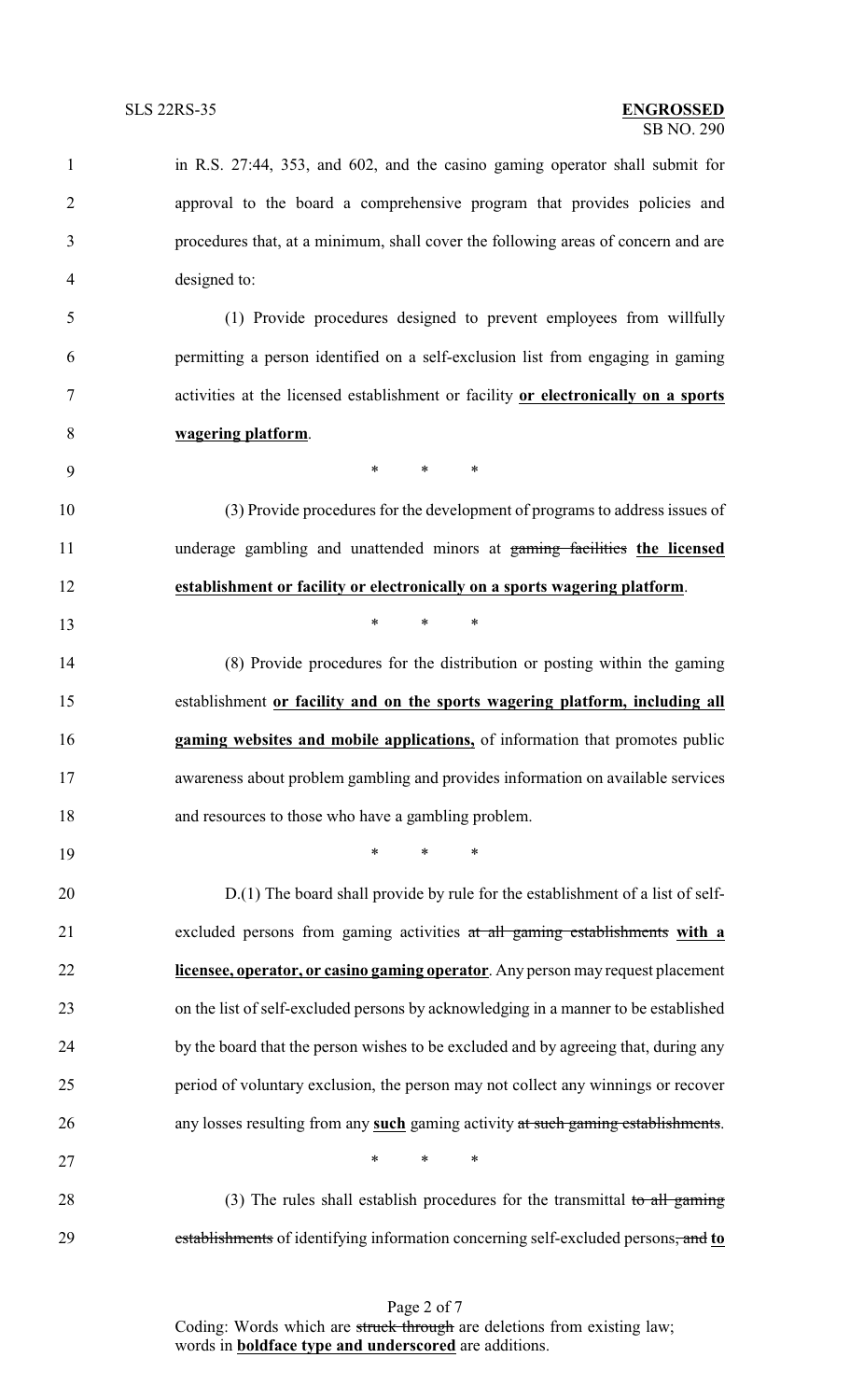**any entity licensed or permitted under the provisions of this Title that is responsible for ascertaining the identity of gaming patrons. The rules** shall require all such gaming establishments **licensees, operators, and the casino gaming operator** to establish procedures designed, at a minimum, to remove self-excluded persons from targeted mailings or other forms of advertising or promotions and deny self-excluded persons access to credit, complimentaries, check-cashing privileges**,** and other club benefits.

 (4) The rules shall provide that notwithstanding the provision of R.S. 27:21 or any other law to the contrary, the board's list of self-excluded persons shall not be 10 open to public inspection. The board, division, any licensee, permittee, or casino gaming operator and any employee or agent thereof shall not be liable to any self- excluded person or to any other party in any judicial proceeding for any monetary damages or other remedy which may arise as a result of disclosure or publication in any manner other than a willfully unlawful disclosure to a third party that is not an employee, **agent,** affiliated company, **patron identification service entity,** or employee or agent of the board or division, of the identity of any self-excluded person.

 E. A person who is prohibited from any gaming establishment **participating in any gaming activity** by any provision of this Title or pursuant to any self- exclusion rules adopted by the board shall not collect in any manner or proceeding any winnings or recover any losses arising as a result of any prohibited gaming activity.

 F. In any proceeding brought against any licensee, permittee**,** or casino gaming operator and any employee thereof for a willful violation of the self- exclusion rules of the board, the board may order the forfeiture of any money or thing of value obtained by the licensee**, permittee,** or the casino gaming operator from any self-excluded person. Any money or thing of value so forfeited shall be deposited into the Compulsive and Problem Gaming Fund established pursuant to R.S. 28:842.

Page 3 of 7 Coding: Words which are struck through are deletions from existing law; words in **boldface type and underscored** are additions.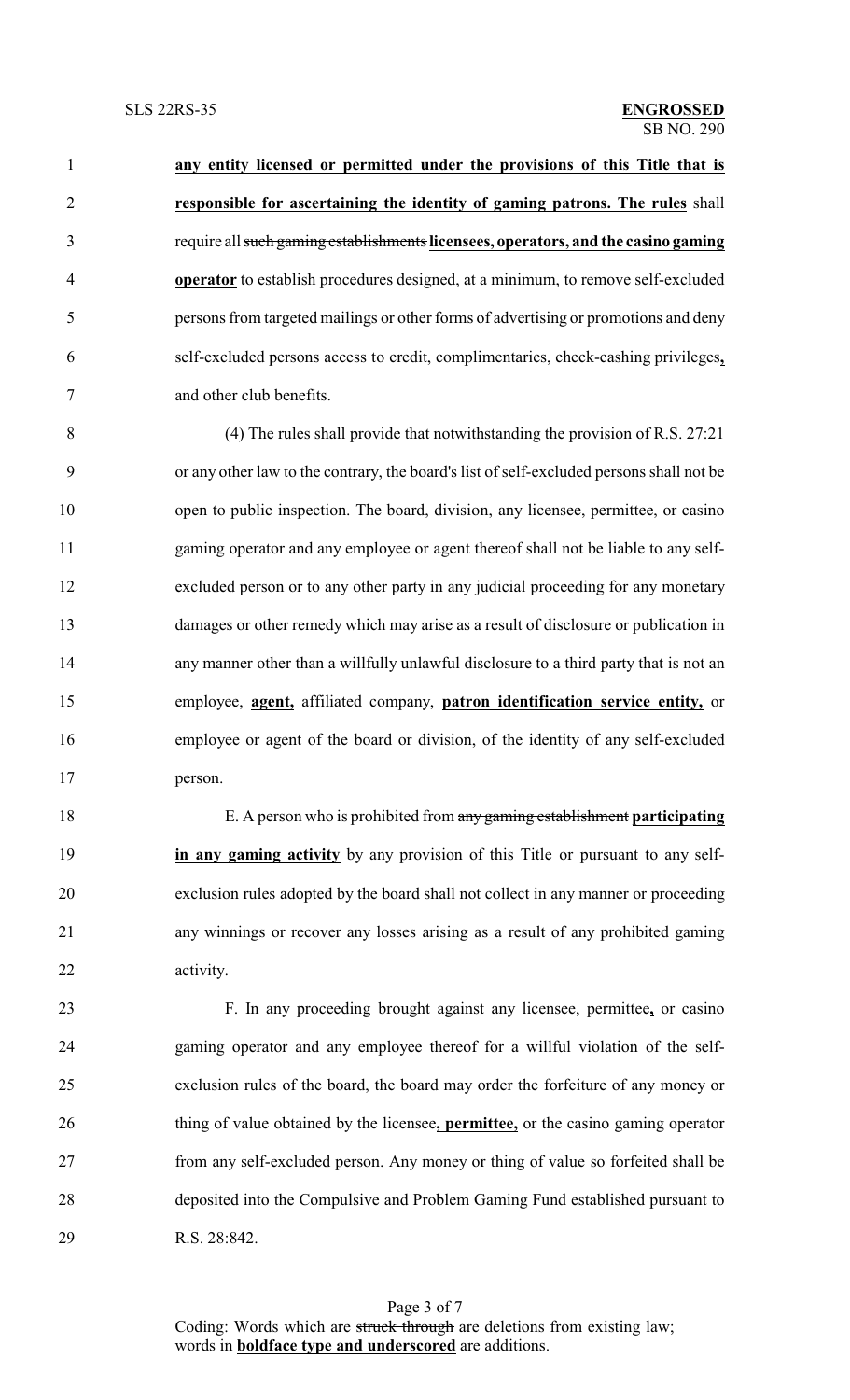$*$  \* \* \*

| $\overline{2}$ | J.(1) The board may impose sanctions on a licensee, permittee, or casino              |
|----------------|---------------------------------------------------------------------------------------|
| 3              | gaming operator under this Title, if the licensee, permittee, or casino gaming        |
| $\overline{4}$ | operator willfully fails to exclude a person placed on the self-exclusion list from   |
| 5              | the licensed gaming establishment a person placed on the self-exclusion list or       |
| 6              | facility or sports wagering platform or from participating in gaming activity.        |
| $\overline{7}$ | (2) The board may seek revocation or suspension of a license, permit, or              |
| 8              | casino operating contract if the licensee, permittee, or casino gaming operator       |
| 9              | engages in a pattern of willful failure to exclude persons placed on the self-        |
| 10             | exclusion list from the licensed gaming establishment persons placed on the self-     |
| 11             | exclusion list or facility or sports wagering platform or from participating in       |
| 12             | gaming activity.                                                                      |
| 13             | $\ast$<br>$*$ $*$<br>$\ast$                                                           |
| 14             | L. A licensee, operator, or casino gaming operator conducting gaming                  |
| 15             | pursuant to the provisions of this Title can demonstrate to the board compliance with |
| 16             | the education and training provisions of this Section by providing proof of           |
| 17             | attendance by all employees when they are hired and annually thereafter at one of the |
| 18             | following education programs:                                                         |
| 19             | $\ast$<br>$\ast$<br>$\ast$                                                            |
| 20             | M. Except for the provisions of Subsection I, the provisions of this Section          |
| 21             | shall not apply to persons licensed pursuant to the provisions of the Video Draw      |
| 22             | Poker Devices Control Law as provided in Chapter 8 of this Title unless also          |
| 23             | licensed pursuant to the provisions of the Louisiana Sports Wagering Act as           |
| 24             | provided in Chapter 10 of this Title.                                                 |
| 25             | $\ast$<br>$\ast$<br>∗                                                                 |
| 26             | §627. Promotional play                                                                |
| 27             | A. Eligible promotional play shall be equal to the amount of dollars directly         |
| 28             | attributable to promotional play wagers related to sports wagering and actually       |
| 29             | redeemed by players and patrons.                                                      |

Page 4 of 7 Coding: Words which are struck through are deletions from existing law; words in **boldface type and underscored** are additions.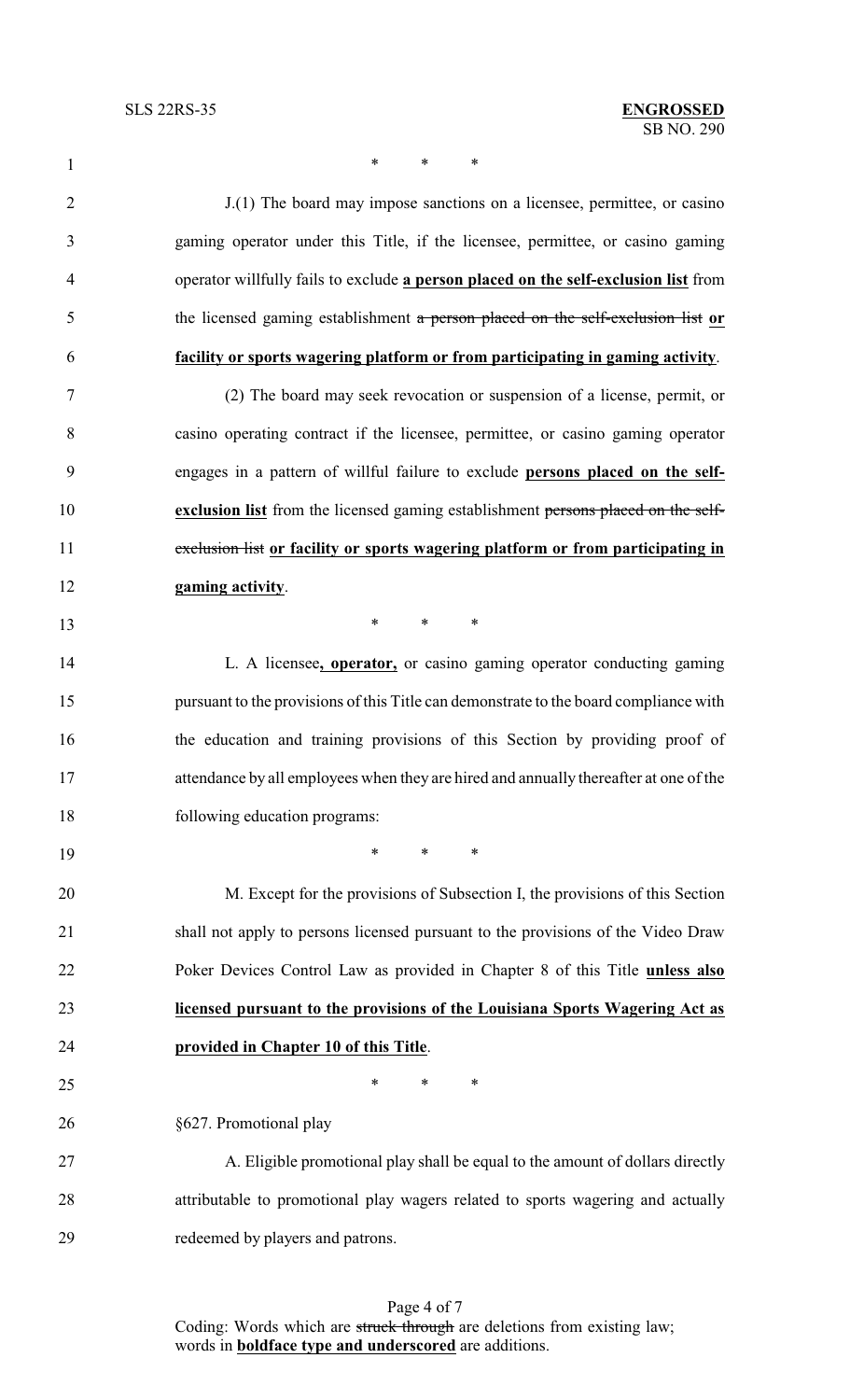| $\mathbf{1}$   | <b>B.</b> Eligible promotional play shall not exceed an amount of five million               |
|----------------|----------------------------------------------------------------------------------------------|
| $\overline{2}$ | dollars per calendar year.                                                                   |
| 3              | C. The maximum amount of eligible promotional play provided by this                          |
| $\overline{4}$ | Subsection <b>B</b> of this Section shall apply per licensee.                                |
| 5              | B. Notwithstanding the provisions provided by Subsection A of this Section                   |
| 6              | in the event a licensee pools its wagers with other Louisiana sports wagering                |
| 7              | licensees, the maximum amount of eligible promotional play shall apply per pool,             |
| 8              | and the amount of eligible promotional play per participating licensee shall be              |
| 9              | allocated in accordance with an agreement among licensees participating in the pool.         |
| 10             | Pooling and the corresponding agreement among the licensees shall be subject to the          |
| 11             | approval of the board.                                                                       |
| 12             | $C1(1)$ In no event shall a pool stack eligible promotional play of participating            |
| 13             | licensees to exceed the maximum amount provided by Subsection A of this Section.             |
| 14             | $\rightarrow$ <b>D.(1)</b> In no event shall a licensee claim eligible promotional play from |
| 15             | more than one sports wagering platform in a calendar year.                                   |
| 16             | (2) Notwithstanding Paragraph (1) of this Subsection, on and after                           |
| 17             | January 1, 2023, a licensee may allocate, by contract, all or a portion of its               |
| 18             | eligible promotional play to its contracted sports wagering platform provider.               |
| 19             | In no event shall the combined eligible promotional play claimed by a sports                 |
| 20             | wagering licensee and its contracted sports wagering platform provider exceed                |
| 21             | the total maximum amount of eligible promotional play per licensee as provided               |
| 22             | in this Section.                                                                             |
| 23             | E. If a sports wagering platform provider contracts with more than one                       |
| 24             | sports wagering licensee, it may not claim more than the maximum amount of                   |
| 25             | eligible promotional play per licensee as provided in this Section in any calendar           |
| 26             | year, regardless of the amount allocated to it by multiple sports wagering                   |
| 27             | licensees.                                                                                   |
| 28             | §628. Sports Wagering Local Allocation Fund                                                  |
|                |                                                                                              |

Page 5 of 7 Coding: Words which are struck through are deletions from existing law; words in **boldface type and underscored** are additions.

\* \* \*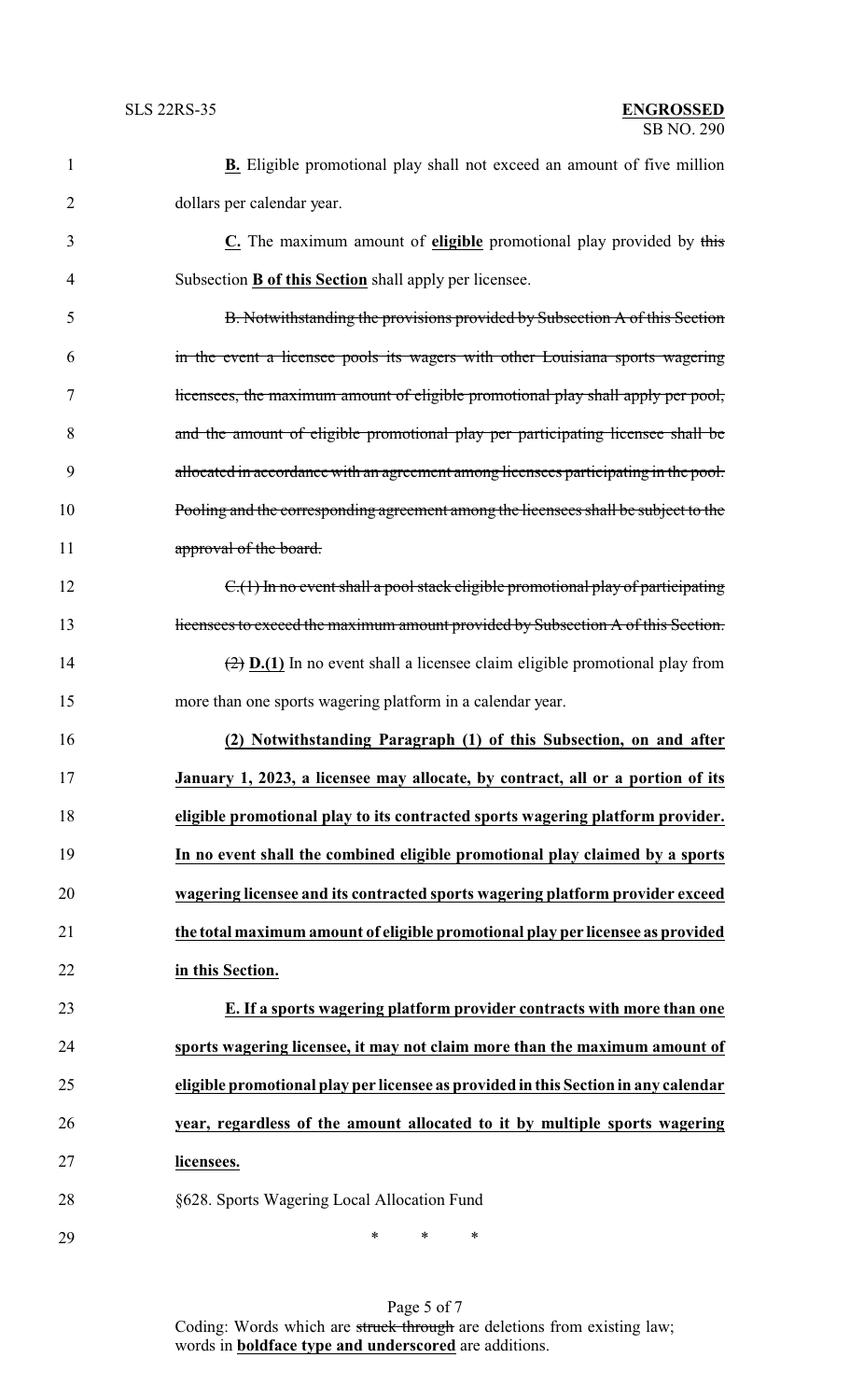B. Monies in the fund shall be remitted monthly, by proportionate distribution, to each parish governing authority in which the taxable conduct pursuant to R.S. 27:625 occurred. **The distribution shall be proportionate to the population percentage of each parish that approved a proposition to allow sports wagering compared to the total population of such parishes based on the latest federal decennial census.** Section 2. This Act shall become effective on July 1, 2022; if vetoed by the governor and subsequently approved by the legislature, this Act shall become effective on the day following such approval by the legislature or July 1, 2022, whichever is later.

> The original instrument was prepared by Dawn Romero Watson. The following digest, which does not constitute a part of the legislative instrument, was prepared by Michelle D. Ridge.

## DIGEST SB 290 Engrossed 2022 Regular Session Cortez

Present law requires the Louisiana Gaming Control Board to adopt rules for a uniform compulsive and problem gambling program and that such rules include the self-exclusion program. Requires licensees of riverboat gaming, fantasy sports, slot machines at racetracks and sports wagering and the land-based casino to adopt programs in compliance with the board's rules.

Proposed law retains present law and adds applicability to platform operators of such licensees and to electronic wagering, including mobile wagering.

Present law provides that the board's list of self-excluded persons shall not be open to public inspection. Provides that the board, state police gaming division, any licensee, permittee, or the casino gaming operator and any employee or agent thereof shall not be liable to any selfexcluded person or to any other party in any judicial proceeding for any monetary damages or other remedy which may arise as a result of disclosure or publication of the identity of the self-excluded person in anymanner other than a willfully unlawful disclosure to a third party that is not an employee, affiliated company, or employee or agent of the board or division.

Proposed law retains present law and adds to the liability exception for disclosure to a third party agent of the licensee, permittee, or casino gaming operator or a patron identification service entity.

Present law provides that except for the requirement of posting signs to inform customers of the toll free number for information and referral services regarding compulsive and problem gambling, the uniform compulsive and problem gaming program is not applicable to video draw poker licensees.

Proposed law provides that if the video draw poker licensee becomes a sport wagering licensee, all of the rules and requirements of the uniform compulsive and problem gambling program shall be applicable to the licensee.

Present law provides that licensees or operators are taxed on net gaming proceeds. "Net gaming proceeds" is defined as the amount equal to the total gross revenue of all wagers

Page 6 of 7

Coding: Words which are struck through are deletions from existing law; words in **boldface type and underscored** are additions.